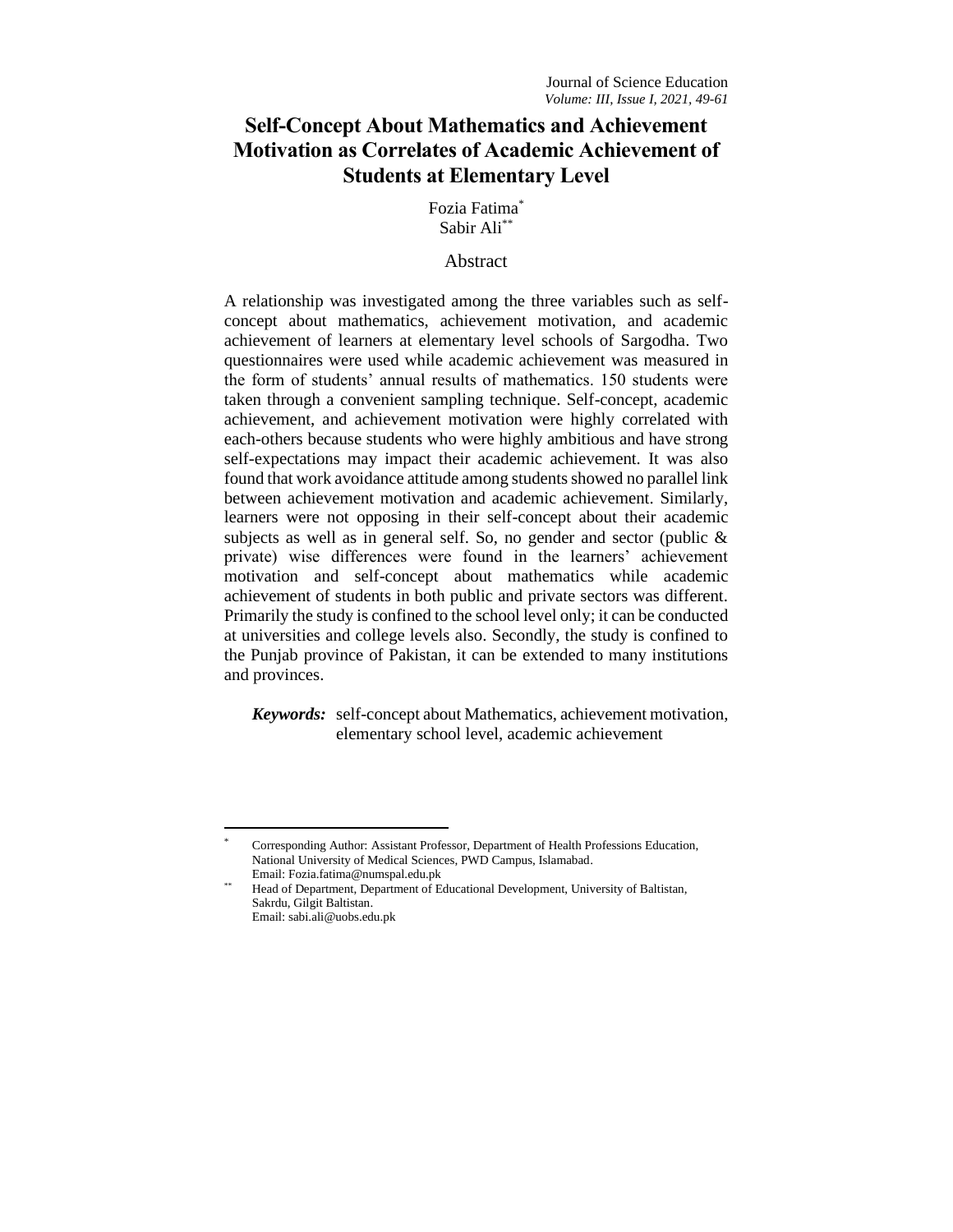### **Introduction**

Human beings hold certain conventions about themselves and that plays a major role in determining their behavior. The ways in which they distinguish and in particular they communicate with others are included in these assumptions which are part of their mindset and directly affected by their actions. Their mentalities standardize how they operate themselves in a proficient way. Due to new challenges and demands of modern words, a specific need for development is required in our students. They develop their inner strength to covenant proficiently and efficaciously day after day with trials and difficulties they encounter. This propensity to handle and impression of competencies is known as achievement motivation. The prominent intellectual constituent of human enthusiasm is self-reflective and self-directive processes (Fatima, 2017). Achievement motivation was defined as one's best to achieve something in the social, mastery, and performance-oriented areas of interactions. It is considered as a psychosomatic intention in man and known as achievement motivation (Barker, 2003). So, it can be said that "a genuine interpretation of us is indispensable to intellectual health and to an affirmative behavior in which we fail when we expect to fail and succeed when we expect to succeed" (Froehlich, 2007. An acceptance in one's personal capability to do something or to accomplish an aspirational outcome, the acquaintance and proficiency they hold, expectations, their curiosity, and the explanations that they have for behaving are considered as the prognostic of academic achievement. If compulsory expertise and familiarity are not present in a learner, then individuals' self-confidence or self-appreciation cannot help in getting any type of achievement. Achievement in any aspect of life is related to consistent behaviors (Fatima, 2019). "Self-concept is considered by many researchers as the central theme of life which affects all relationships, performances, and achievements either positively or negatively" (Fatima & Ali, 2020). An elementary hypothesis is that a person who has confidence and feels good about themselves; is the one who is the most likely to succeed. Another important point is that hypothetical achievement or disappointment seems to be as profoundly rooted in the concept of self. This type of thinking is cognitive in nature because it was found that a strong relationship between learning and motivation existed in an individual. So, when a higher level of needs of academic success arose within an individual then the urge to learn increases but the absence of any motivative drive is considered as an immense barrier in the way of learning (Wilkins, 2006). Therefore, the current study was a try to discover a connection among achievement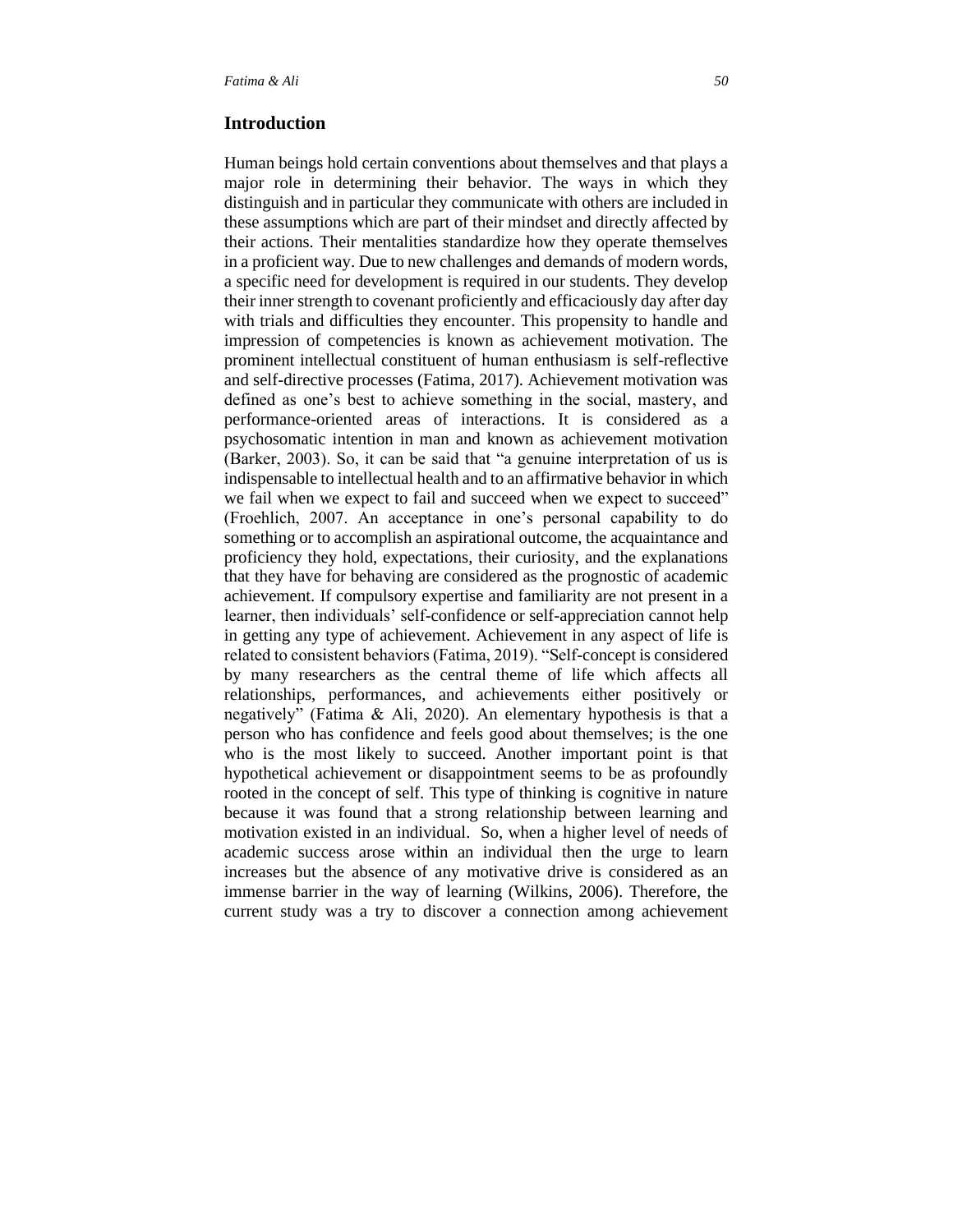motivation, self-concept about mathematics, and academic achievement of the students at elementary level schools of Sargodha.

# **Objectives**

The objectives of this study were to;

- 1. Discover students' opinions about the self-concept of mathematics, achievement motivation, and academic achievement at the elementary level
- 2. Determine a relationship among achievement motivation, selfconcepts and academic achievement of the students.
- 3. Measure an effect of demographic factors (gender & sector) over achievement motivation, self-concept, and academic achievement of students at the elementary level.

### **Hypotheses**

- 1. Self-concept, achievement motivation, and academic achievement motivation of students have no positive association with each-others.
- 2. Gender and sectors of elementary students have no significant effect on Self-concept, achievement motivation, and academic achievement motivation.

### **Review of Related Literature**

"A goal-oriented behavior of an individual is called achievement motivation and it is mostly measured through individual's social, personal and performance-oriented interactions" (Fatima, Zamir, Ali & Fatima, 2018). David McClelland's theory is considered as the beginning of the modern study of achievement motivation that states, "beneath applicable circumstances, people will do what they have been remunerated for liability". Similarly, Atkinson's expectancy –Value theory says that inclination to engross in any precise accomplishment-oriented comportment be contingent on the prospect to success and the inducement values of achievement, as well as the need for achievement. Spence and Helm Reich's Achievement Theory has three achievement dimensions which are following;

- 1. Gratification in exertion itself
- 2. A sagacity of accomplishment
- 3. A sagacity of effectiveness (Westling, 2006).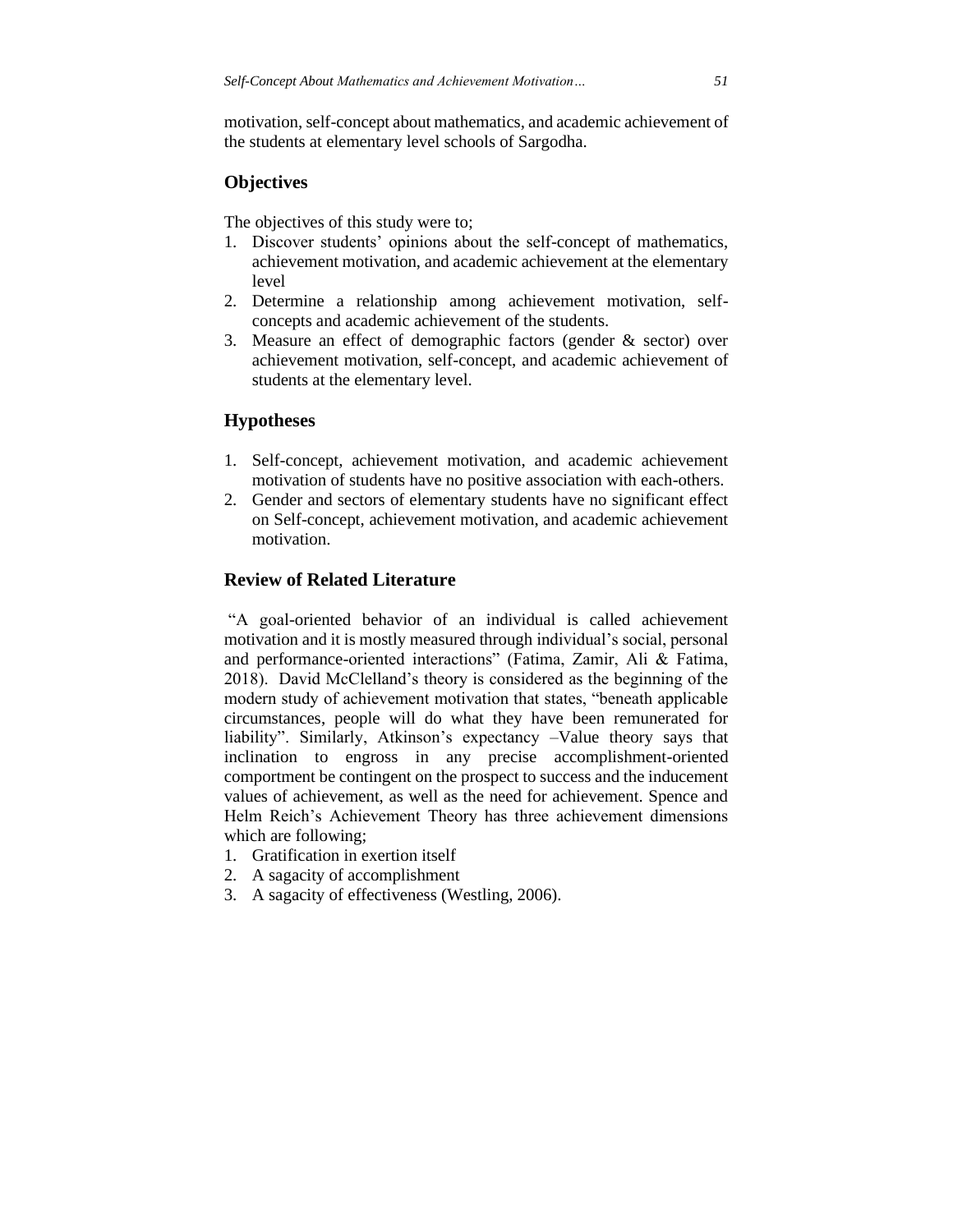Similarly, Weiner proposed a theory that was known as the attribution theory that deals with the professed foundations of accomplishment and catastrophe, the physiognomies of causative philosophy, and consequent passionate involvements in relation to accomplishment behavior.

In this study, achievement goals are related to the academic works of the students because they mostly show strong concern with their academic work during their study periods or the reasons that students have for doing their academic work. There are two general types of achievement goals which are following:

- 1. Learning/task/Mastery goals
- 2. Ability /Performance goals

Learning or task goals or mastery are basically the same types of achievement goals in which basically a person improves his/her effectiveness by commanding or attaining the new knowledge while ability or performance goals also called ego goals are basically related to a person's better usefulness concert than others. Students with an enactment/mastery alignment are affianced more recurrently and frequently involved in teamwork, integrative learning, and practical profound learning approaches (Ali, Zamir, Fatima & Fatima, 2018).

### **Self-Concept**

Personage's cognizance of her/his own distinctiveness is called Selfconcept. It was explained in three different facets which were following:

- 1. "What the individual is" is called self-perception or self-image.
- 2. "What the individual poverties to be" called as superlative self.
- 3. "What the individual impressions about the inconsistency between what she/he is and what she/he would like to be" is called self-esteem (Sullivan, 2009).

As the result of these three phases of self-concept, another point was highlighted that self-concept be contingent not only on unprejudiced settings and statuses but also on the individual's personal clarification of aforementioned life proficiencies. Self-concept acts as an aftermath or as a prognosticator/expounding variable that is centrally convoluted in the learning process (Fatima & Ali, 2020). Enhancement of a learner's selfconcept is treasured as an instructive product in the learning process because it is an important prognosticator of forthcoming comportment including academic achievement. The success and educational attainments are related to a degree of confidence (Fatima & Zamir, 2015). The school enactment and learner erudition are important aspects of self-regulation or Metacognitive control of understanding and learning behavior of the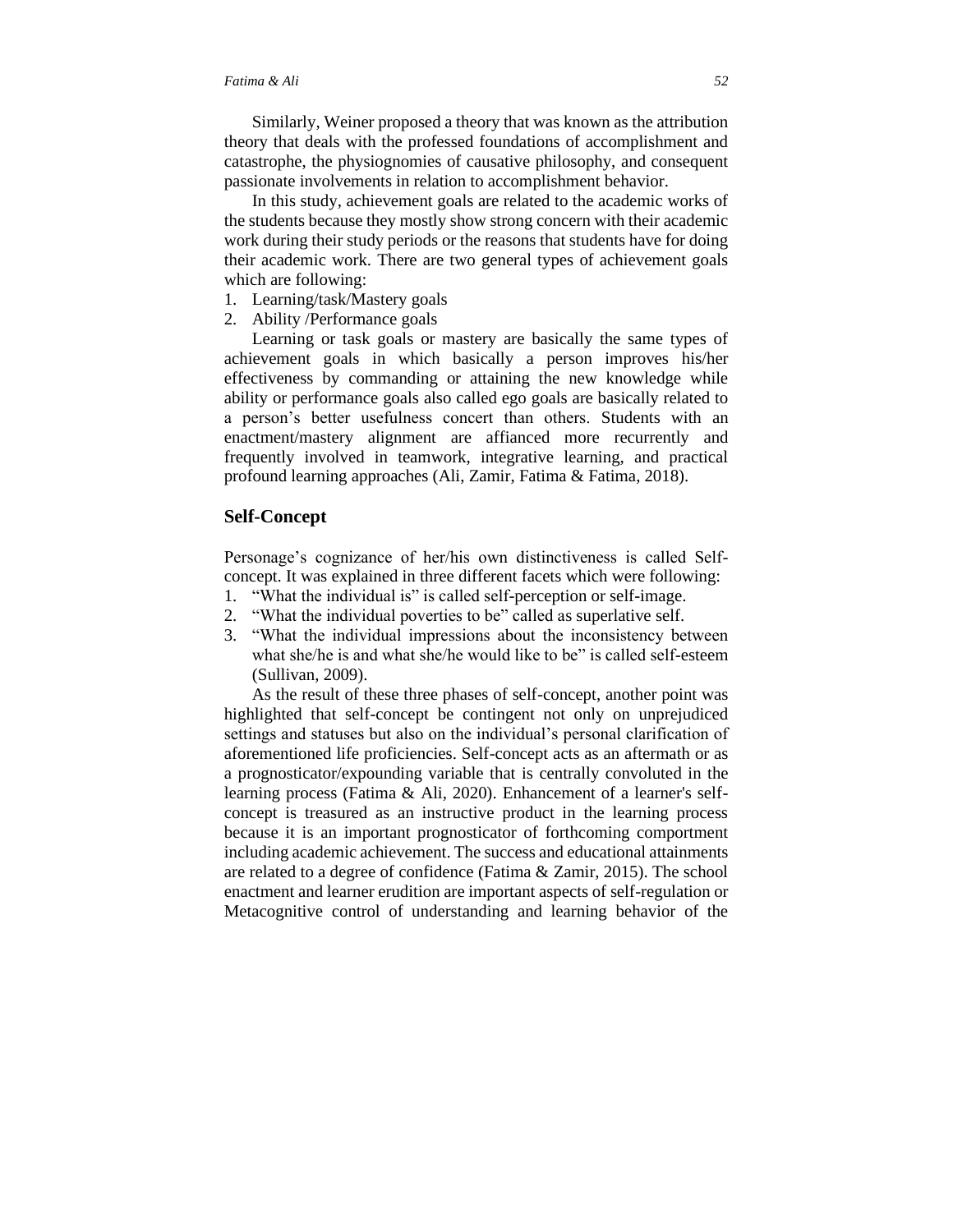individuals. The role of self-concept in the education or learning process is explained in three ways that are based on the three fundamental conventions under the humanist manner.

- 1. A universal confidence was directly linked with the academic life of the learner was seen as self-concept.
- 2. The behavior or functions of the individual in a real-world setting in which academic performance is also included was considered as the self-concept of an individual.
- 3. The undeviating interpolations that lead to an increase in academic performance were considered as ones' self-concept (Fatima, 2014).

### **Self-Concept, Academic Achievement and Achievement Motivation**

Self-concept and academic achievement were accorded on two points related to specificity and correspondence. "First, when self-beliefs were universally evaluated then the prophecy is contracted and when valuations are domain-specific or particularly when they are task-specific then extrapolation is enhanced. Second, when self-beliefs do not resemble with the accomplishment ending with which they are compared then their prognostic value is condensed or can even be nullified" (Fatima & Ali, 2016). Subject-specific self-concept cannot compare with different subjects because the performance of one subject is related to the selfconcept of the same subject like mathematical self-concept cannot relate to the verbal self-concept and these findings came out from the research of Barker and his associates in 2003. According to him and his associates that "the relationship between subject-specific self-concepts like mathematics, self-concept related with the mathematics performance which is stronger than academic self-concept and academic achievement which in turn is stronger than global self-concept and achievement and the strength of relationship decreased as mathematics achievement was compared with academic self-concept, and it decreased even further when compared with verbal self-concept"(Fatima, 2016). Through various studies, it was found that males were more confident and had a strong selfconcept about their capabilities than females. Due to this, they had high achievement motivation and academic success in practical life. It was also found that "specific self-concept and academic achievement on the basis of gender difference showed variations in results that boys are exclusively probable to rate their capabilities more exceedingly than girls in subjects that are professed as "masculine" such as mathematics and the sciences" (Barker, 2003). Conversely, when gender differences were noted in verbal self-concept then these have characteristically preferred women. "Lads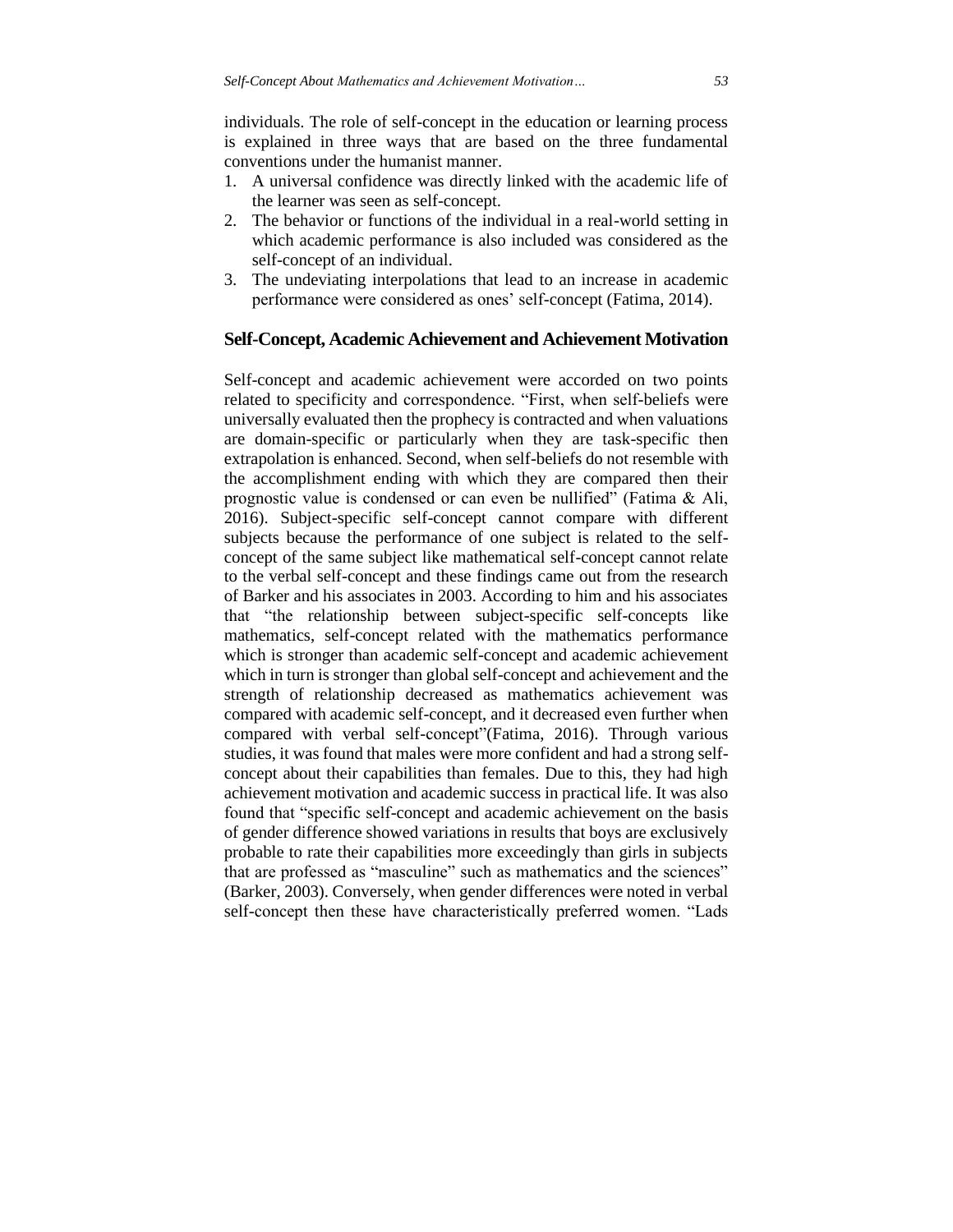concepts about relationships with parents and peers, or in general self". "Learners' insights of themselves and their self-worth play an important role in their level of personal aspirations and in their self-expectations and also influence their academic achievement" (Froehlich, 2007). Correlation analysis of different studies about Self-concept and achievement motivation described that both variables act as independent variables. These two variables together brand a constructive involvement to learners' notches on profound dispensation and a destructive influence on their grooves on imitating alignment, extravagance, and traveling (Wilkins, 2006). Similarly, the present study tries to discover a connection among self-concept, achievement motivation, and academic achievement of the students in the Pakistani context.

# **Methodology**

# **Population & Sample**

All the students of both private and public sector schools of the Sargodha district at the elementary level were considered as the population of the study. Through conveniently sampling three schools were taken as samples. From three schools total of 150 students of  $6<sup>th</sup>$  Grade were taken as samples in which 67 students belong to "Sani School System", 41 from "MC Girls School" and 42 students from "Muslim Ambala School" of Sargodha District.

# **Research Design & Instrumentation**

The descriptive research design was used by the survey method. Two questionnaires such as "Academic Self-Description Questionnaire II (ASDQ II)" that was constructed by Marsh (1990) and the "General Achievement Goal Orientation Scale (GAGOS)" that was constructed by McInerney (1997) were used. Students responded to the items on a fivepoint Likert scale ranging from "strongly disagree" to "strongly agree". 20 items for self-concept about Mathematics were used while 15 items were associated with achievement motivation. The questionnaire was translated into the Urdu language. Both forward and back-translation method was used. The Urdu translation process was approached by 05 bilingual professionals. They were used parsimonious language and they were more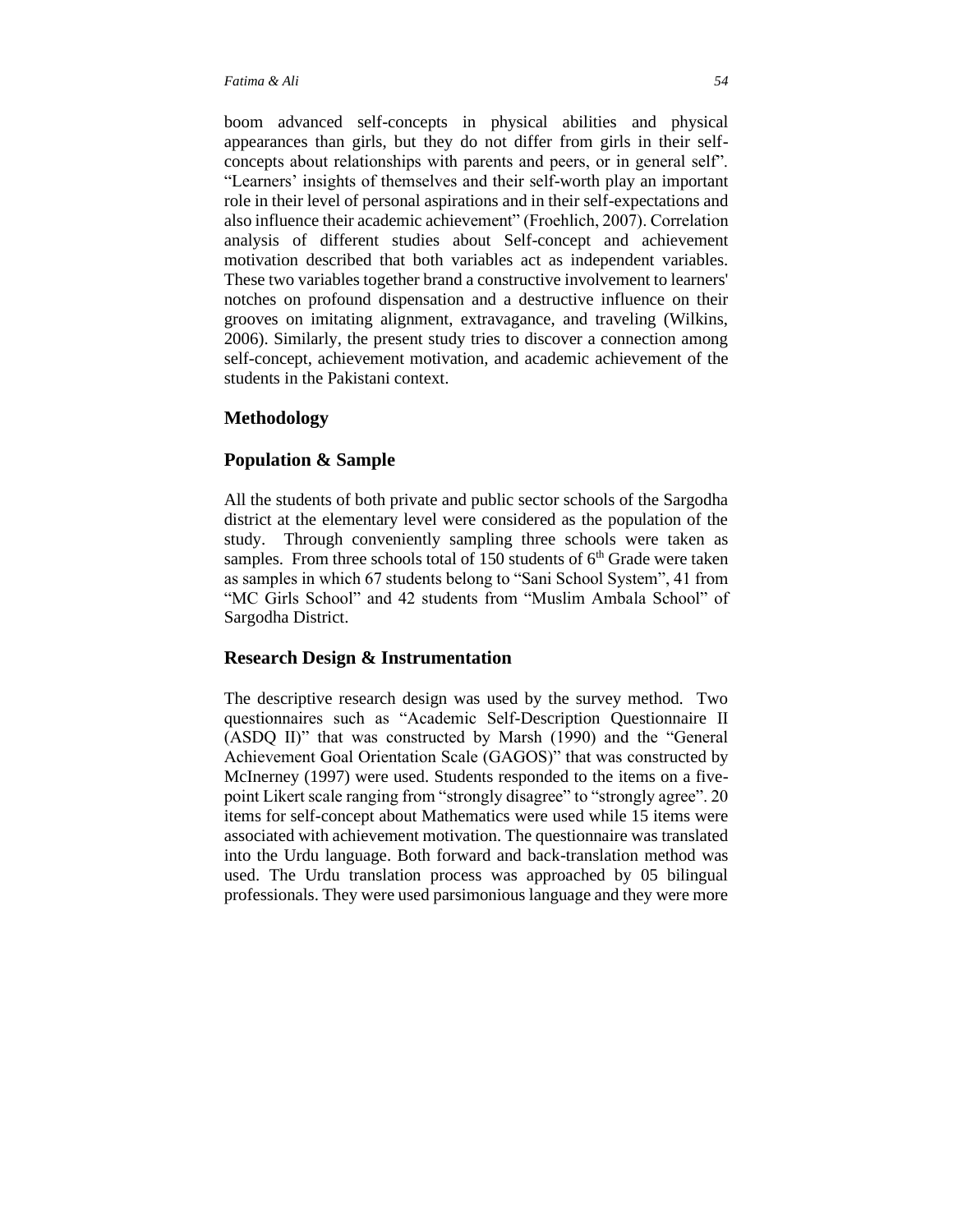focused on conceptual rather than factual translation. For ensuring the accuracy and efficacy of Urdu and English langue, 05 new professionals were approached. Both types of experts didn't know each other as well as Urdu or English versions of questionnaires. Content validity of translated instruments was carefully checked by experts before their final shape and administered to the sample of the study. All these had been done during pilot testing. The instrument was found to be reliable with reliability coefficient Cronbach Alpha method (Self-concept of Mathematics = .831; Achievement Motivation = .513).

#### **Results**

Table 1. *Mean Scores of Students' Opinions* 

| Sr. No | Variables                      | Mean Scores |
|--------|--------------------------------|-------------|
|        | Self-Concept about Mathematics | 20.67       |
|        | <b>Achievement Motivation</b>  | 21.45       |
|        | Academic Achievements          | 15.23       |

Table shows that students were believing that they had positive opinions about their self-concept about mathematics and achievement motivation, but they were neutral about their academic achievement at the elementary level.

#### Table 2.

*Correlations among the Self Concept of Mathematics and Achievement Motivation (N=150)*

| Variables  | <b>SCM</b> | <b>GAM</b> | AA   |
|------------|------------|------------|------|
| <b>SCM</b> |            | .754       | .321 |
| <b>GAM</b> | .754       |            | .212 |
| AA         | .321       | .212       |      |

(SCM= Self- concept of math, GAM= Goal Achievement Motivation, AA= Academic Achievement)

Table 2 shows that self -concept (SC) of mathematics and achievement motivation are strongly correlated with each-others ( $\alpha$ = .754) while academic achievement is not strongly correlated with self-concept ( $(a=$ .321) and achievement motivation ( $\alpha$ = .212).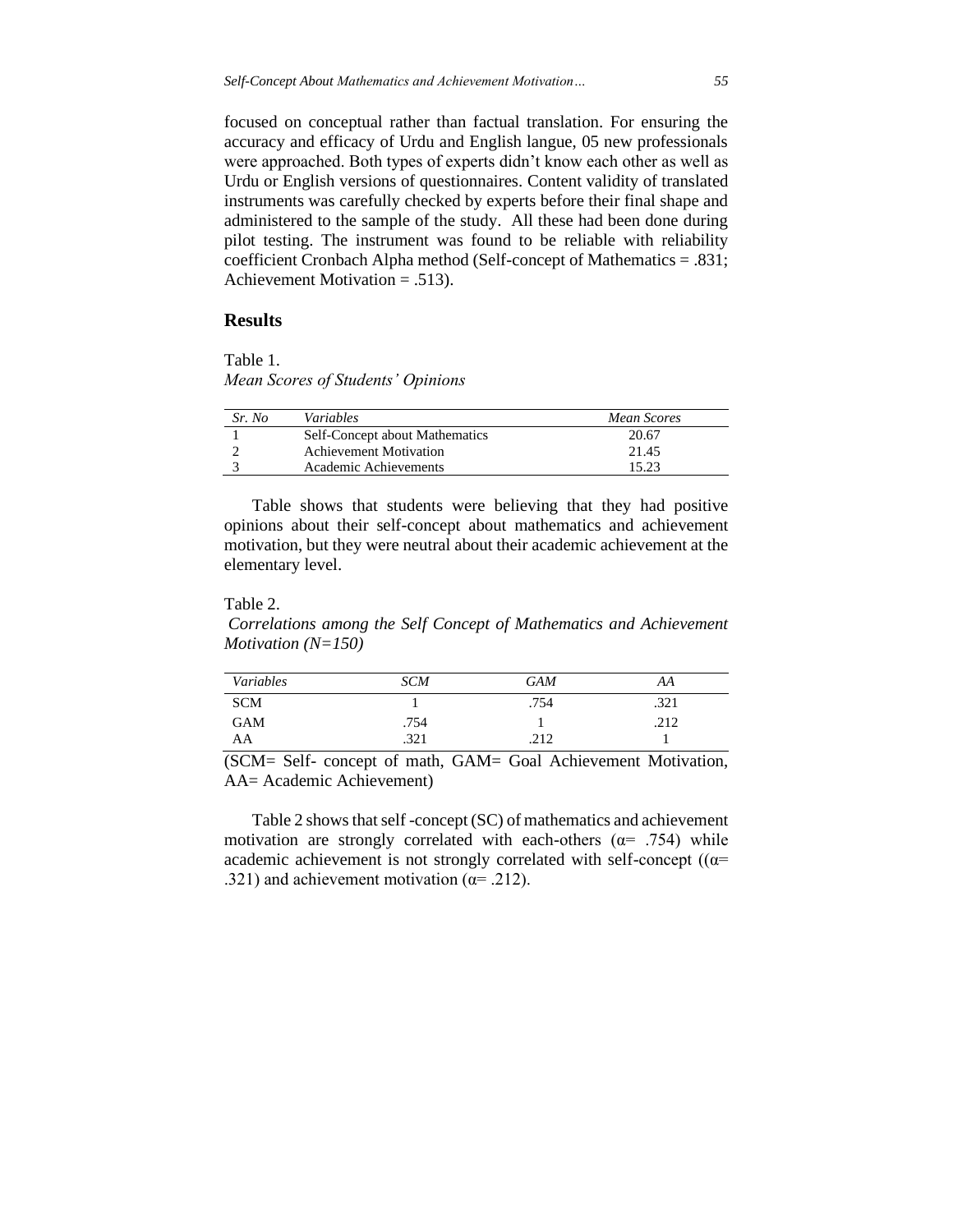Table 3. *t-test for Gender and Sectors of Students*

| Variables                             | Factors | N  | Means  | $\boldsymbol{t}$ |           | Sig. |
|---------------------------------------|---------|----|--------|------------------|-----------|------|
|                                       | Males   | 76 | 25.14  | .465             | df<br>148 | .885 |
| Self-Concept of<br><b>Mathematics</b> |         |    |        |                  |           |      |
|                                       | Females | 74 | 24.82  |                  |           |      |
|                                       | Public  | 84 | 24.32  | $-2.21$          | 148       | .924 |
|                                       | Private | 66 | 25.83  |                  |           |      |
| Academic                              | Male    | 84 | 32.10  | $-11.58$         | 147       | .000 |
| Achievement                           | Female  | 65 | 63.77  |                  |           |      |
|                                       | Public  | 84 | 24.09  | $-3.701$         | 148       | .000 |
|                                       | Private | 66 | 26.33  |                  |           |      |
| Social Goals                          | Male    | 76 | 1.64   | $-764$           | 148       | .434 |
|                                       | Female  | 74 | 1.67   |                  |           |      |
|                                       | Public  | 84 | 1.64   | $-.667$          | 148       | .908 |
|                                       | Private | 66 | 1.67   |                  |           |      |
| <b>Mastery Goals</b>                  | Male    | 76 | 20.63  | $-1.11$          | 148       | .076 |
|                                       | Female  | 74 | 21.18  |                  |           |      |
|                                       | Public  | 84 | 20.39  | $-2.343$         | 148       | .062 |
|                                       | Private | 66 | 21.56  |                  |           |      |
| Performance Goals                     | Male    | 76 | 28.526 | $-1.202$         | 148       | .165 |
|                                       | Female  | 74 | 29.364 |                  |           |      |
|                                       | Public  | 84 | 28.44  | $-1.622$         | 148       | .970 |
|                                       | Private | 66 | 29.57  |                  |           |      |

Table 3 shows that there was no significant effect of gender and sector over the self-concept of English ( $p=.717$ ,  $p=.060$ ), mathematics ( $p=.885$ , p=.924), social goals (p=.434, p=.908), mastery goals (p=.076, p=.062) and performance goals ( $p=165$ ,  $p=970$ ) while there was significant effect of gender and sector over academic achievement of the students (p=.000).

## **Discussion**

Students were believing that they had positive opinions regarding their self-concept about mathematics and achievement motivation, but they were neutral about their academic achievement at the elementary level. This study was quite similar to the research of Fatima and Ali (2015, 2016) and Ali et al., (2018), and Fatima et al., (2018). All three variables such as self-concept about mathematics, achievement motivation and academic achievement are positively correlated with each-others because "generally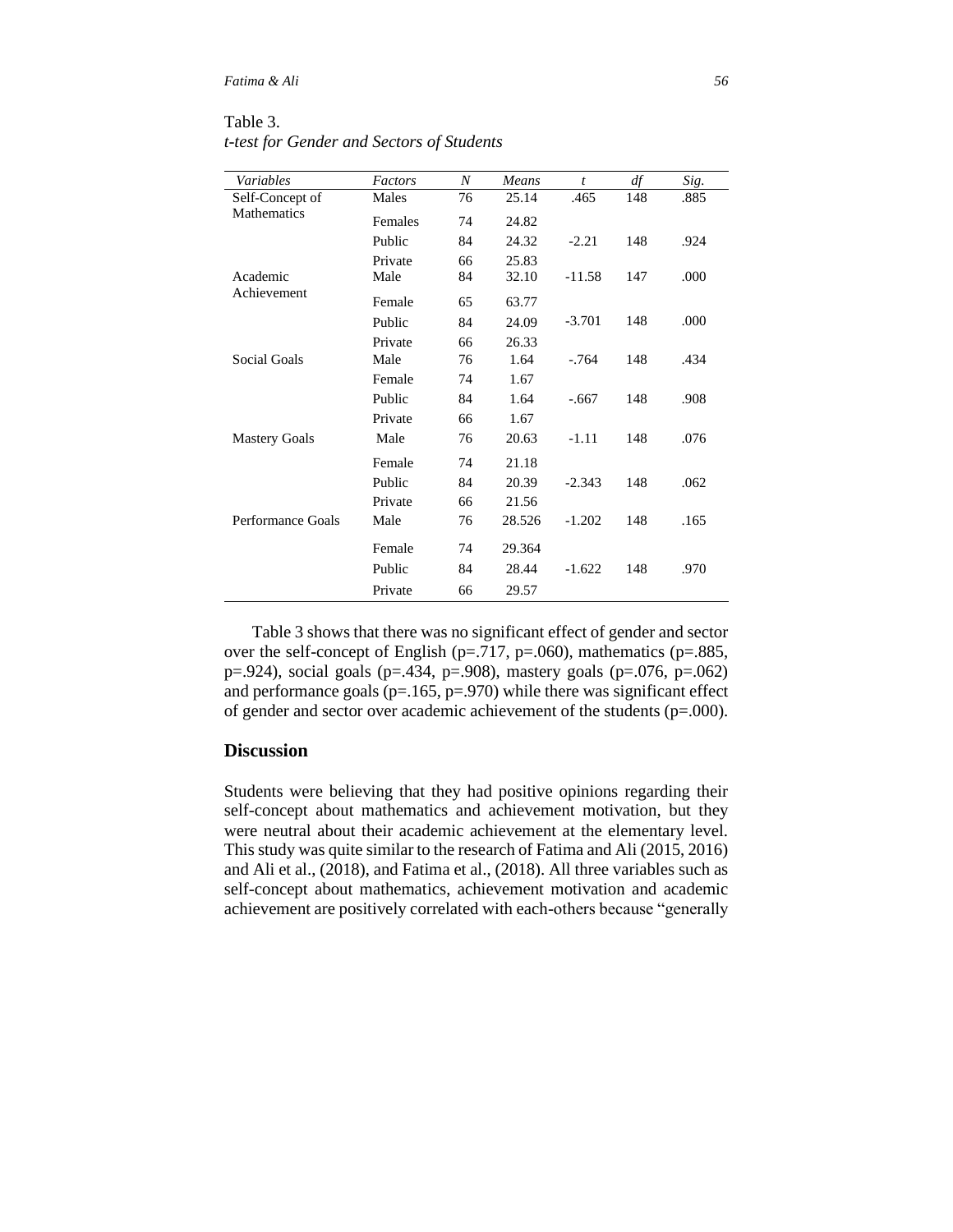learner's discernments about themselves and their self-concept play important role in their level of peculiar ambitions and their selfexpectation may influence on their academic achievement" (Fatima & Ali, 2019). It was also found that "students with work circumvention placements attempt to evade catastrophe without hard work but the academic achievement and success can only be attained through the completion of the task with continuous effort and hard work" (Barker, 2003).

There was no significant mean difference w.r.t gender and sectors (public, private) because self-concept is the personage's cognizance of her/his personal distinctiveness and both male and female students are not differing in their parent and peer or in general self. "Self-concept is contingent not only on the unprejudiced circumstances and statuses but also on the individual's personal elucidation of aforementioned life proficiencies" (Westling,2006). "Achievement motivation or motivational goals are psychosomatic placements, it means that learners recognize themselves and their capabilities influence on their attitude and behavior" (Fatima, 2017). "Achievement-oriented behavior depends on the probability of success and the incentive value of success as well as the need for achievement". Most of them don't know the importance, significance, and implication of research work. These results were quite similar to the work of Fatima and Ali (2020) and Fatima et al., (2021). Similarly, the student's perception of their school and teachers also influences their behaviors and academic life. But some results of this study like no significant correlation among achievement motivation, selfconcept, and academic achievement was quite different from the works of Wilkin (2006) and Fatima and Ali (2017).

### **Conclusion**

On the basis of objectives, the following conclusions have been revealed.

- 1. Students were believing that they had positive opinions about their self-concept about mathematics and achievement motivation, but they were neutral about their academic achievement at the elementary level.
- 2. Self-concept (SC) of mathematics and achievement motivation were strongly correlated with each-others while academic achievement was not strongly correlated with self-concept and achievement motivation.
- 3. Gender and sectors (public & private) had no significant effect on the students' opinions about achievement motivation and self-concept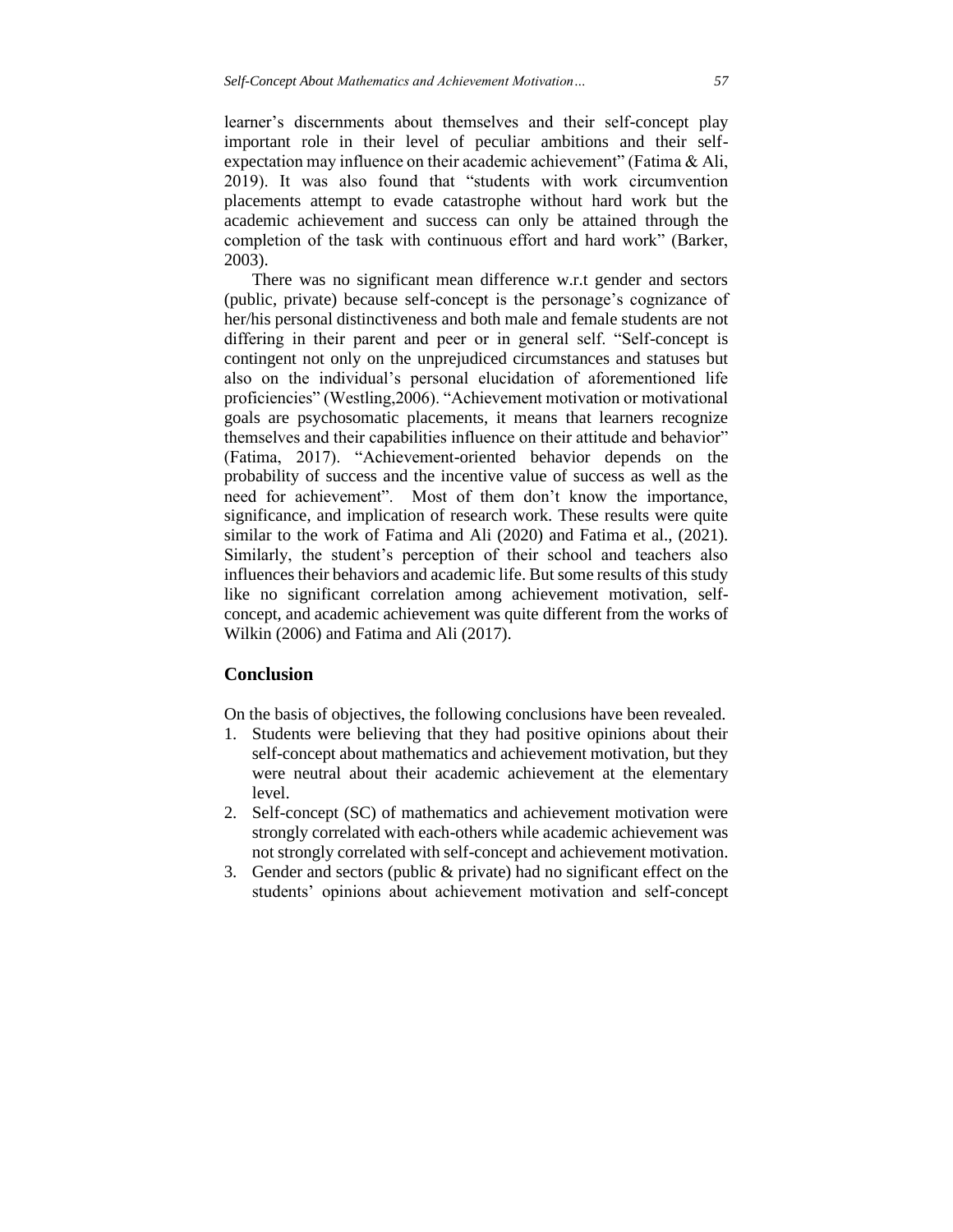while academic achievement of students in both public and private sectors was different.

### **Recommendations**

- 1. Teachers should offer additional help to those pupils who seem to point failure in their lives and have a deficiency and practice a different set of actions that highlight constructive capabilities among students. The teacher should also endorse self-exploration and reassure students to move easily around the room and also allowing the students to feel more independent as well.
- 2. In future research, a more qualitative approach to the affective side of enriching the statistical data and resolving some of the contradictions.
- 3. Primarily the study is confined to school level only; it can be conducted to universities and college level also. Secondly the study is confined to the Punjab province; it can be extended too many institutions and provinces.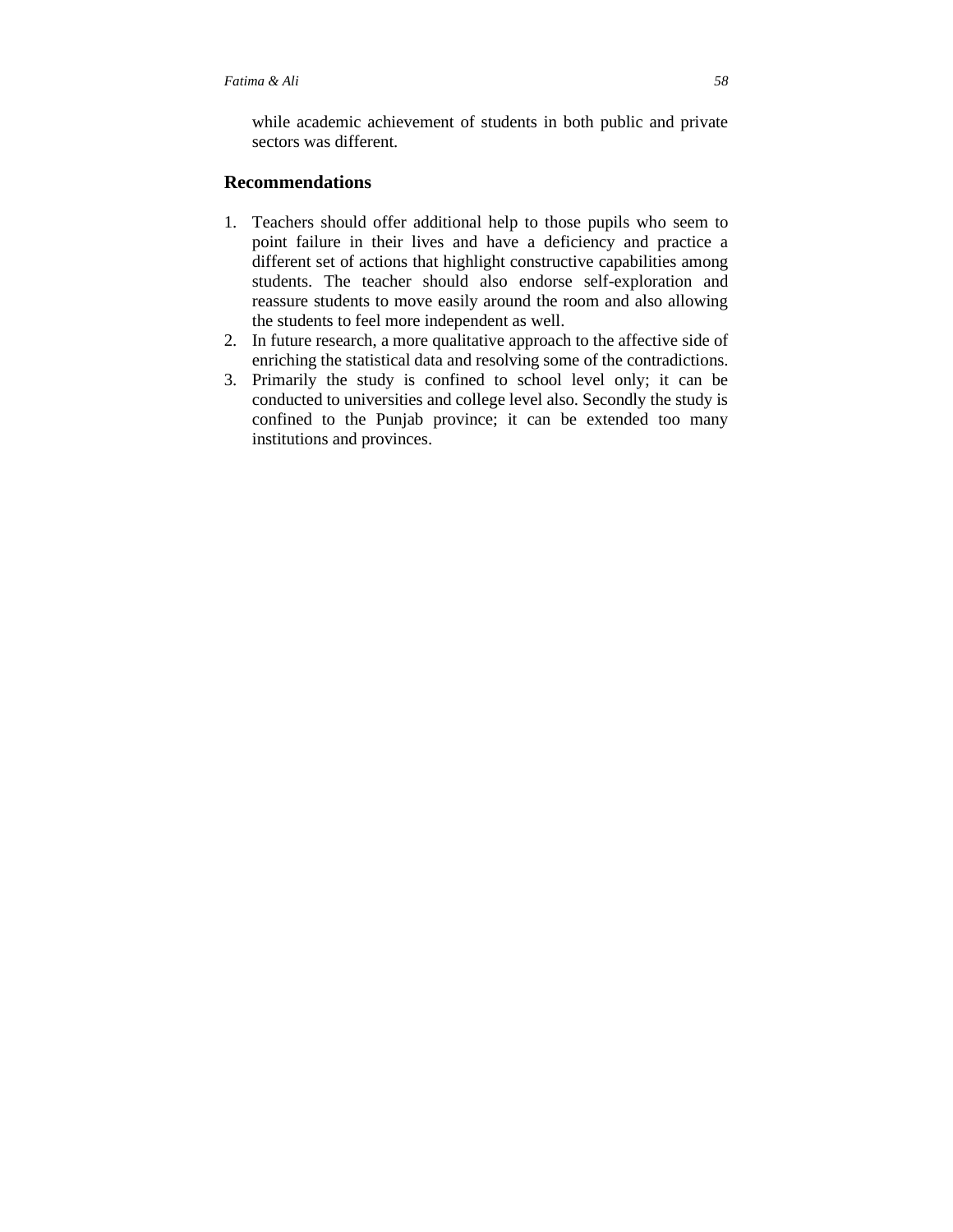### **References**

- Ali, S., & Fatima, F. (2016). Teachers' insights about the eminence of performance appraisal and its effect on the commitment and job skills of the teachers at university level. *Journal of Socialomics, 5(*176), 2167-0358
- Ali, S., & Fatima, F. (2016). Comparative analysis of safety and security measures in public and private schools at secondary *level. Journal of Socialomics, 5(*3), 159-169. doi:10.41 72/2167- 0358.1000169
- Ali, S., & Fatima, F. (2015). Comparative study of public and private educational institutes towards the recruitment, retention and reward of their teachers. *Journal of Literature, Languages and Linguistics, An International Peer-Reviewed journal, 14*(2), 51-56
- Ali, S., Zamir, S., Fatima, F., & Fatima, S. (2018). Comparative analysis of communication climate and self-efficacy of teachers at university level. *Journal of Management Sciences, 11*(3), 186- 212
- Barker, M. A. (2003). Conceptualsing students' goals and self concept as mulitidimensional and hierarchically sturctured. *Educational Psychologists, 5(2), 45-55*.
- Fatima, F. (2019). Teachers' Attitude towards teamwork at university level. *Governance and Management Review (GMR), 4*(1), 56-75.
- Fatima, F. (2017). Teachers" attitude towards brain-based learning and its effect on the achievement motivation of the students at university level. *Sci.Int. (Lahore), 29*(1), 315-324.
- Fatima, F. (2016). Comparative Analysis of national and international approaches and acuities of child labour within UK, USA, India and Pakistan. *American Journal of Educational Research, 4*(18), 1271-1280. doi: 10.12691/education-4-18-5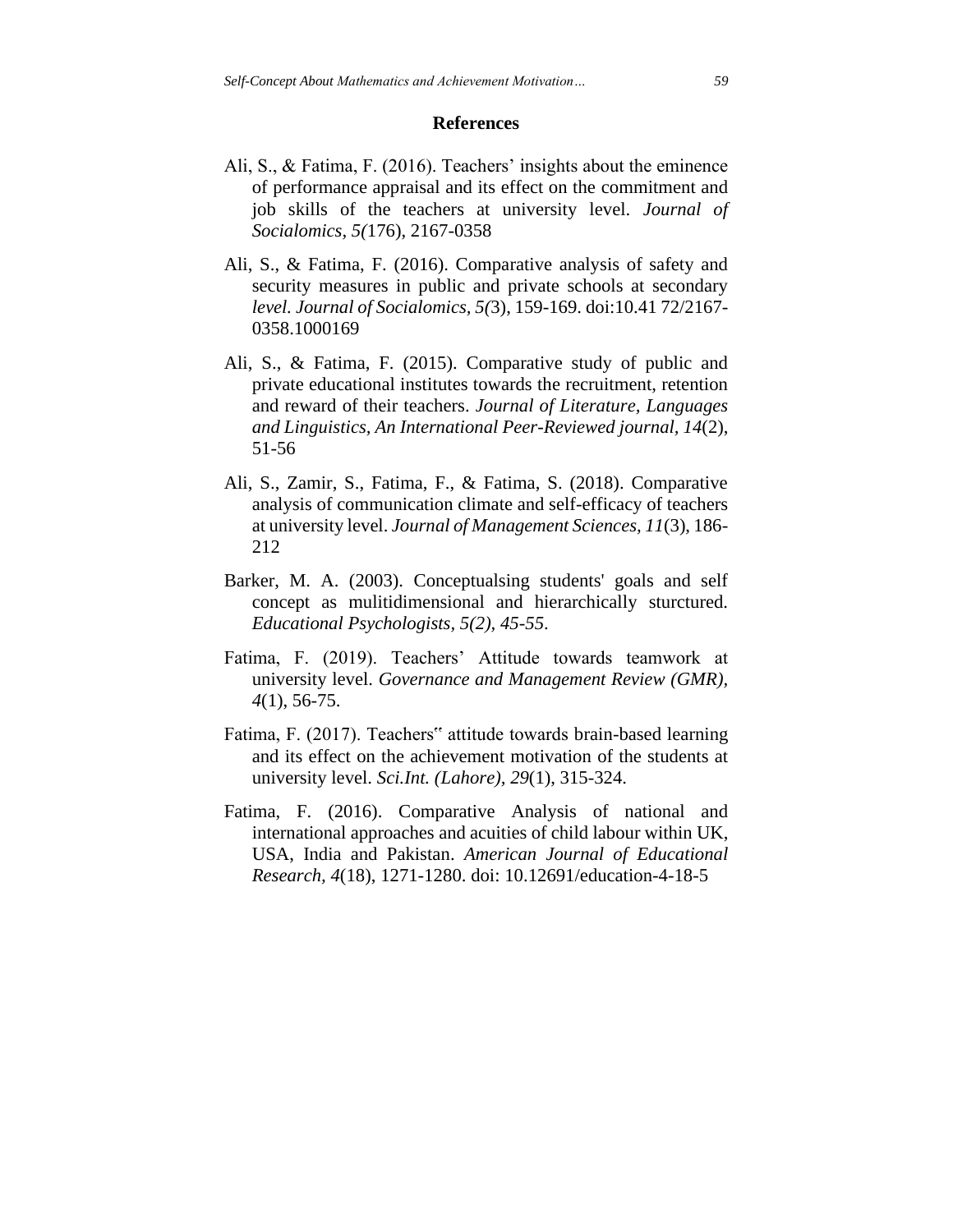- Fatima, F., & Ali, S. (2020). Philosophical and Biological foundation of brain-based learning: a phenomenological approach. *International Journal of Innovation in Teaching and Learning (IJITL), 6*(2),1-19
- Fatima, F., & Ali, S. (2019). Descriptive analysis of teachers' perception about supportive and defensive communication climate along with their self-efficacy at University level. *Governance and Management Review (GMR), 4*(2), 56-74.
- Fatima, F., & Ali, S. (2017). Attitude of prospective teachers towards the curriculum and teaching learning process of preservice education programs in Islamabad. *Journal of Contemporary Teacher Education (JCTE), 1*(1), 48-64.
- Fatima, F., Ali, S. (2016). The impact of teachers' financial compensation on their job satisfaction at higher secondary level. *Journal of Socialomics 5*(3), 164-174. doi:10.41 72/2167- 0358.1000164
- Fatima, F., Ali, S., & Fatima, S. (2018). Prohibition of child labour leading to delinquent behaviour in the constitution of Islamic Republic of Pakistan 1973*. Pakistan Administrative Review, 2(*4), 383-396.
- Fatima, F. Naz, S., Shabnam,N., Ali, S., & Fatima, S. (2021). Investigation of depression and anxiety in students due to burdenized curriculum and shortage of time at university level. *Journal of Professional & Applied Psychology*, *2*(1), 21- 35.
- Fatima, F., Zamir, S., Ali, S., & Fatima, S. (2018). Effect of demographic factors over the achievement motivation of students at university level in Islamabad. *Journal of Managerial Sciences, 11*(3), 213-236.
- Fatima, F., & Zamir, S. (2015). Teachers' perception about preservice teacher education programs at higher secondary level. *Journal of literature, languages and linguistics, An international Peer-Reviewed Journal, 12(*2),66-75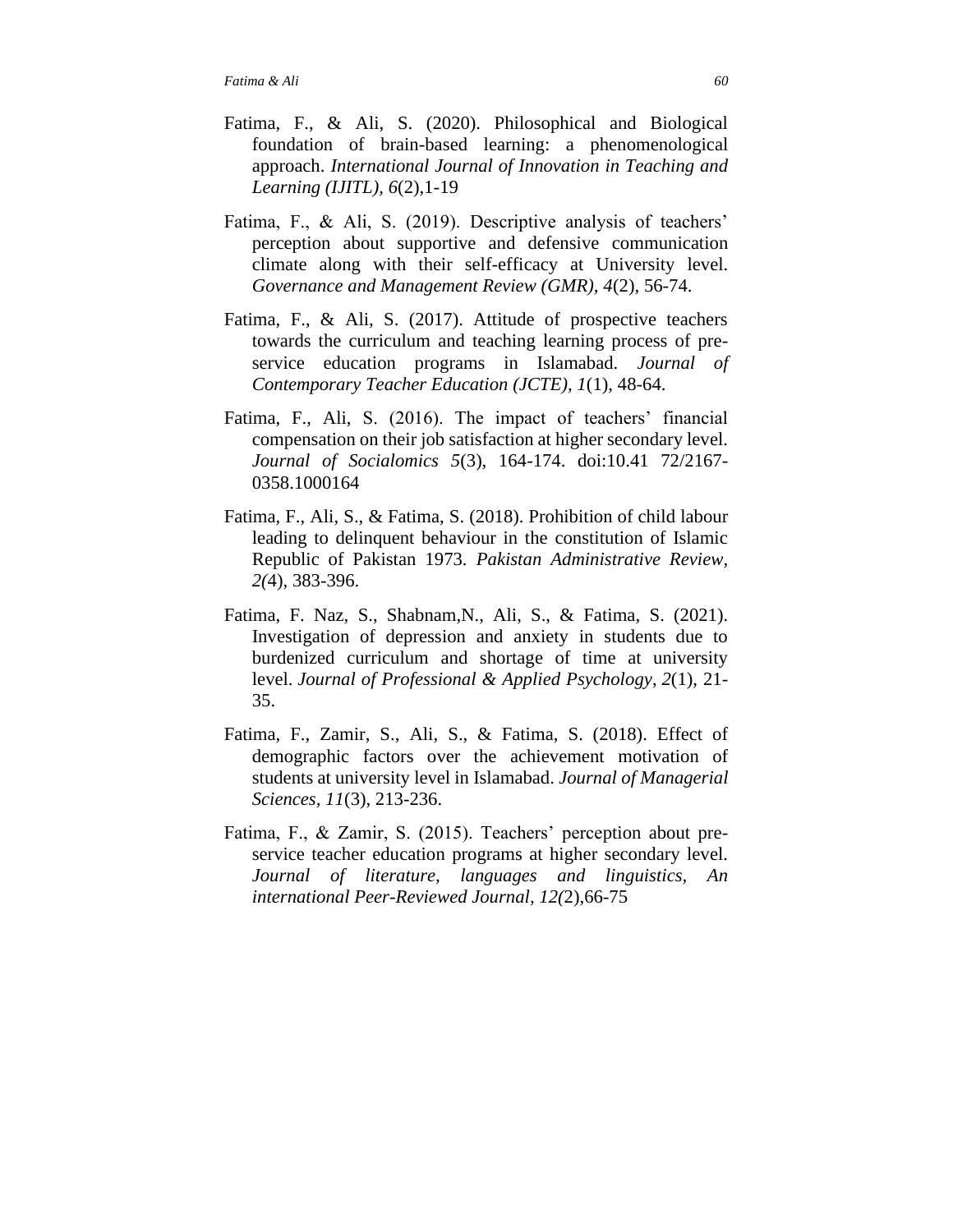- Froehlich, W. S. (2007). Gender difference in intelligence theory, achievement motivation and attributional style: effect on choice of science, math and technology careers. *Teacher Education, 23(*4), 89-99
- Sullivan, A. (2009). Academic self‐concept, gender and single‐sex schooling. *British Educational Research Journal*, *35(*2), 259- 288.
- Westling, A. M. (2000). Self concept in childern receiving special support at school. *Special Needs Education*,13*(*2), 69-78.
- Wilkins. (2006). Why try? Achievement motivation and perceived academic climate among latino youth. *Sporting Traditions*, *33(*2), 19-40.

#### *Citation of this Article:*

Fatima, F. & Ali, S. (2021). Self-concept about mathematics and achievement motivation as correlates of academic achievement of students at elementary level. *Journal of Science Education, 3*(1), 49-61.